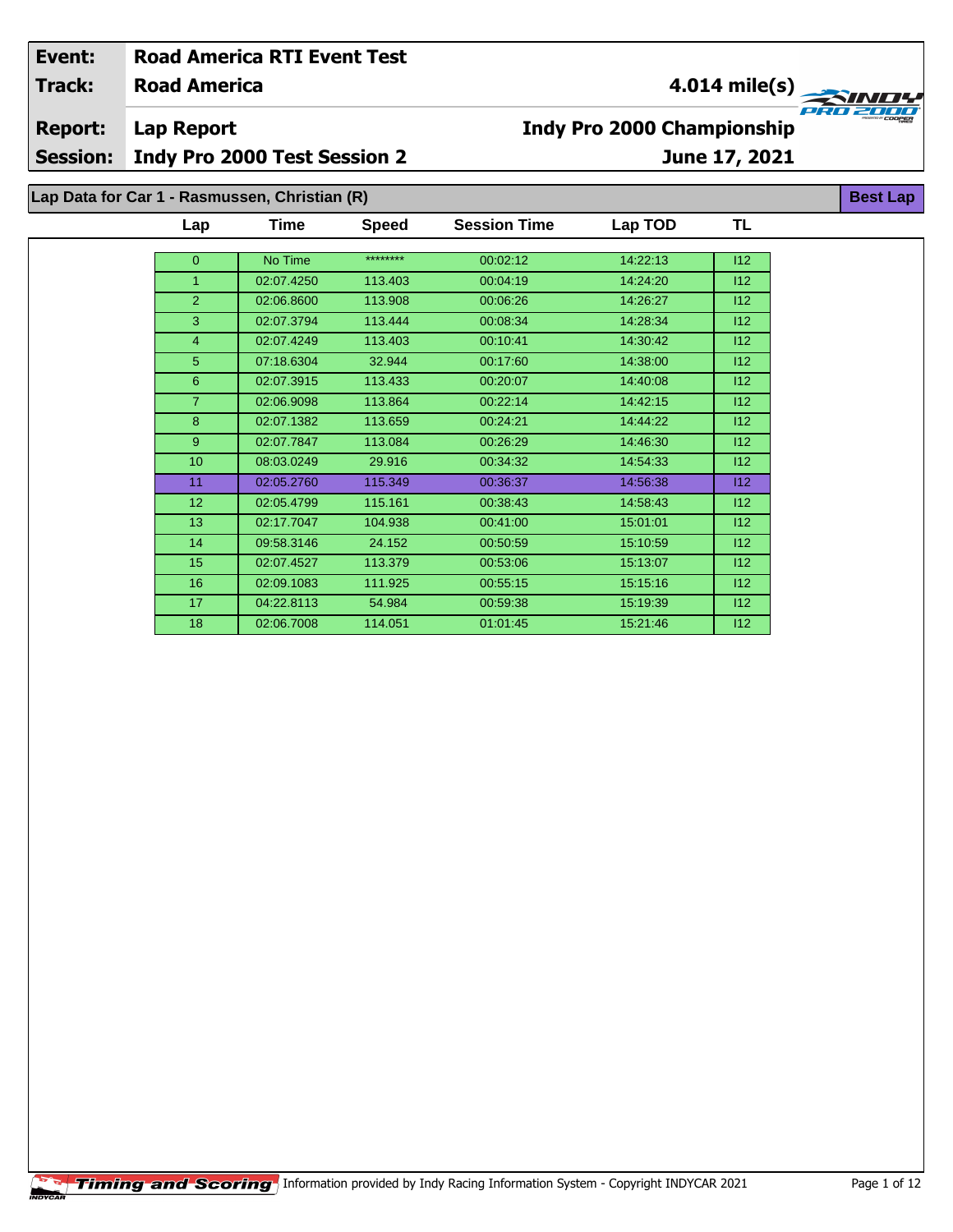| Event:                                  |                              | <b>Road America RTI Event Test</b> |              |                                   |                           |               |  |  |  |  |  |
|-----------------------------------------|------------------------------|------------------------------------|--------------|-----------------------------------|---------------------------|---------------|--|--|--|--|--|
| <b>Track:</b>                           | <b>Road America</b>          |                                    |              |                                   | $4.014$ mile(s)<br>INITY. |               |  |  |  |  |  |
| <b>Report:</b>                          | Lap Report                   |                                    |              | <b>Indy Pro 2000 Championship</b> | PRO 2001                  |               |  |  |  |  |  |
| <b>Session:</b>                         | Indy Pro 2000 Test Session 2 |                                    |              |                                   |                           | June 17, 2021 |  |  |  |  |  |
| Lap Data for Car 11 - Yeany, Hunter (R) |                              |                                    |              |                                   |                           |               |  |  |  |  |  |
|                                         | Lap                          | Time                               | <b>Speed</b> | <b>Session Time</b>               | Lap TOD                   | TL            |  |  |  |  |  |
|                                         | $\mathbf{0}$                 | No Time                            | ********     | 00:02:15                          | 14:22:15                  | 112           |  |  |  |  |  |
|                                         |                              | 02:08.6654                         | 112.310      | 00:04:23                          | 14:24:24                  | 112           |  |  |  |  |  |
|                                         | 2                            | 02:07.2423                         | 113.566      | 00:06:30                          | 14:26:31                  | 112           |  |  |  |  |  |
|                                         | 3                            | 02:07.1452                         | 113.653      | 00:08:38                          | 14:28:38                  | 112           |  |  |  |  |  |
|                                         | 4                            | 02:06.5873                         | 114.154      | 00:10:44                          | 14:30:45                  | 112           |  |  |  |  |  |
|                                         | 5                            | 02:07.1054                         | 113.688      | 00:12:51                          | 14:32:52                  | 112           |  |  |  |  |  |

 05:34.3544 43.219 00:18:26 14:38:26 I12 02:07.3009 113.514 00:20:33 14:40:34 I12 8 02:05.7614 114.903 00:22:39 14:42:40 112 02:05.5402 115.106 00:24:44 14:44:45 I12 09:50.0976 24.488 00:34:34 14:54:35 I12 11 02:06.3051 114.409 00:36:41 14:56:41 14:56:41 12 02:06.9918 113.790 00:38:48 14:58:48 I12 13 02:07.5200 113.319 00:40:55 15:00:56 112 02:06.5285 114.207 00:43:02 15:03:03 I12 06:22.9108 37.738 00:49:25 15:09:25 I12 16 02:06.4602 114.268 00:51:31 15:11:32 112 02:35.3582 93.013 00:54:06 15:14:07 I12 03:17.8104 73.052 00:57:24 15:17:25 I12 02:06.2484 114.460 00:59:30 15:19:31 I12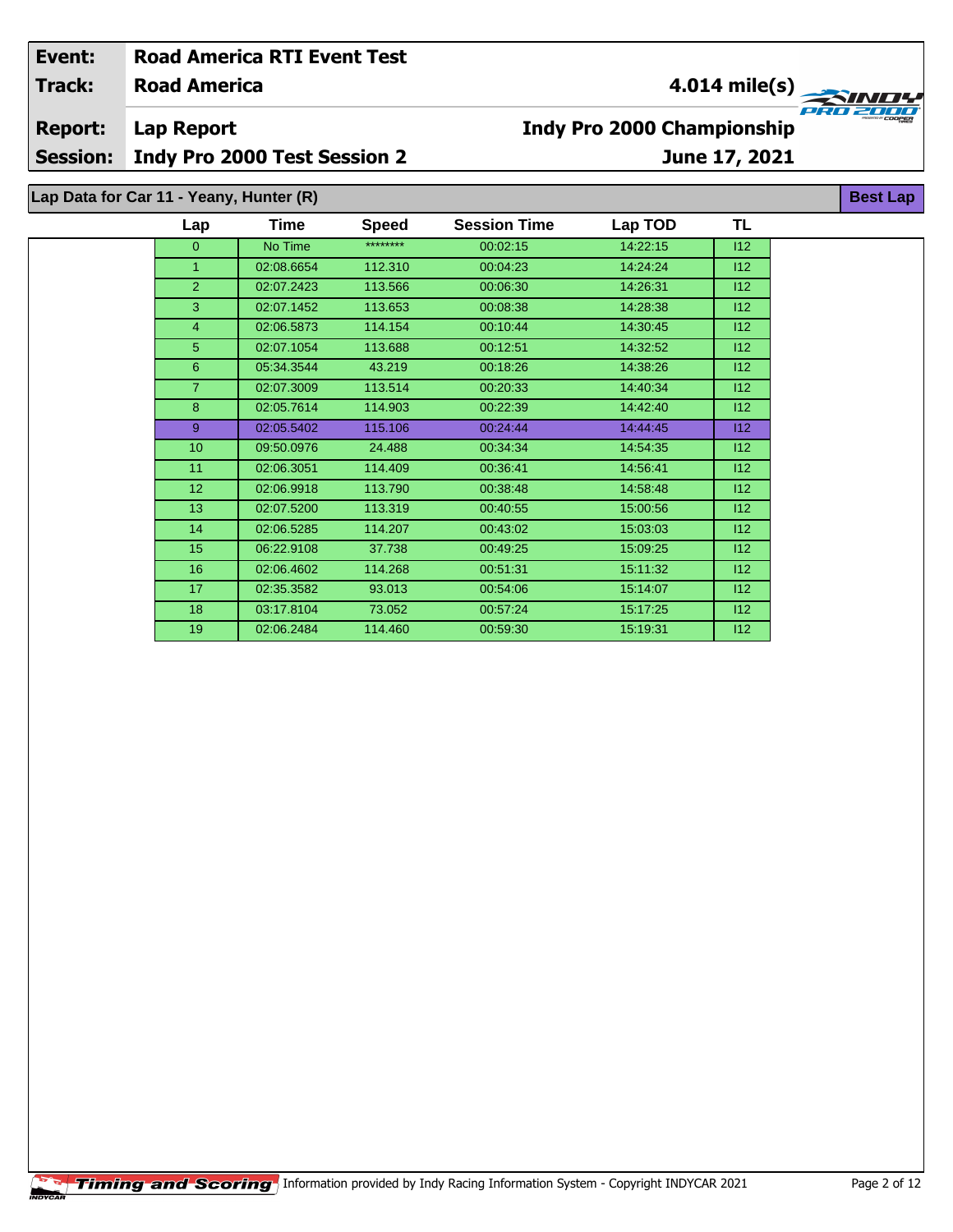| Event:                                |                     | <b>Road America RTI Event Test</b> |              |                                               |          |               |  |  |  |
|---------------------------------------|---------------------|------------------------------------|--------------|-----------------------------------------------|----------|---------------|--|--|--|
| <b>Track:</b>                         | <b>Road America</b> |                                    |              | $4.014$ mile(s)<br>WD4                        |          |               |  |  |  |
| <b>Report:</b>                        | Lap Report          |                                    |              | PRO 2000<br><b>Indy Pro 2000 Championship</b> |          |               |  |  |  |
| <b>Session:</b>                       |                     | Indy Pro 2000 Test Session 2       |              |                                               |          | June 17, 2021 |  |  |  |
| Lap Data for Car 18 - McElrea, Hunter |                     |                                    |              |                                               |          |               |  |  |  |
|                                       | Lap                 | Time                               | <b>Speed</b> | <b>Session Time</b>                           | Lap TOD  | TL            |  |  |  |
|                                       | $\Omega$            | No Time                            | ********     | 00:03:13                                      | 14:23:14 | 112           |  |  |  |
|                                       |                     | 02:08.5105                         | 112.445      | 00:05:21                                      | 14:25:22 | 112           |  |  |  |
|                                       | $\overline{2}$      | 02:07.7108                         | 113.149      | 00:07:29                                      | 14:27:30 | 112           |  |  |  |
|                                       | 3                   | 02:08.2686                         | 112.657      | 00:09:37                                      | 14:29:38 | 112           |  |  |  |
|                                       | 4                   | 04:13.8793                         | 56.918       | 00:13:51                                      | 14:33:52 | 112           |  |  |  |
|                                       | 5.                  | 02:06.1758                         | 114.526      | 00:15:57                                      | 14:35:58 | 112           |  |  |  |

 02:05.7455 114.918 00:18:03 14:38:04 I12 02:05.7948 114.873 00:20:09 14:40:10 I12 02:05.7149 114.946 00:22:15 14:42:15 I12 02:08.0831 112.821 00:24:23 14:44:24 I12 10:13.7297 23.545 00:34:36 14:54:37 I12 02:06.3326 114.384 00:36:43 14:56:44 I12 02:06.3194 114.396 00:38:49 14:58:50 I12 13 02:21.8860 101.845 00:41:11 15:01:12 112 08:06.0016 29.733 00:49:17 15:09:18 I12 02:06.8349 113.931 00:51:24 15:11:25 I12 02:06.6962 114.056 00:53:31 15:13:31 I12 02:07.0183 113.766 00:55:38 15:15:38 I12 04:23.0246 54.939 01:00:01 15:20:01 I12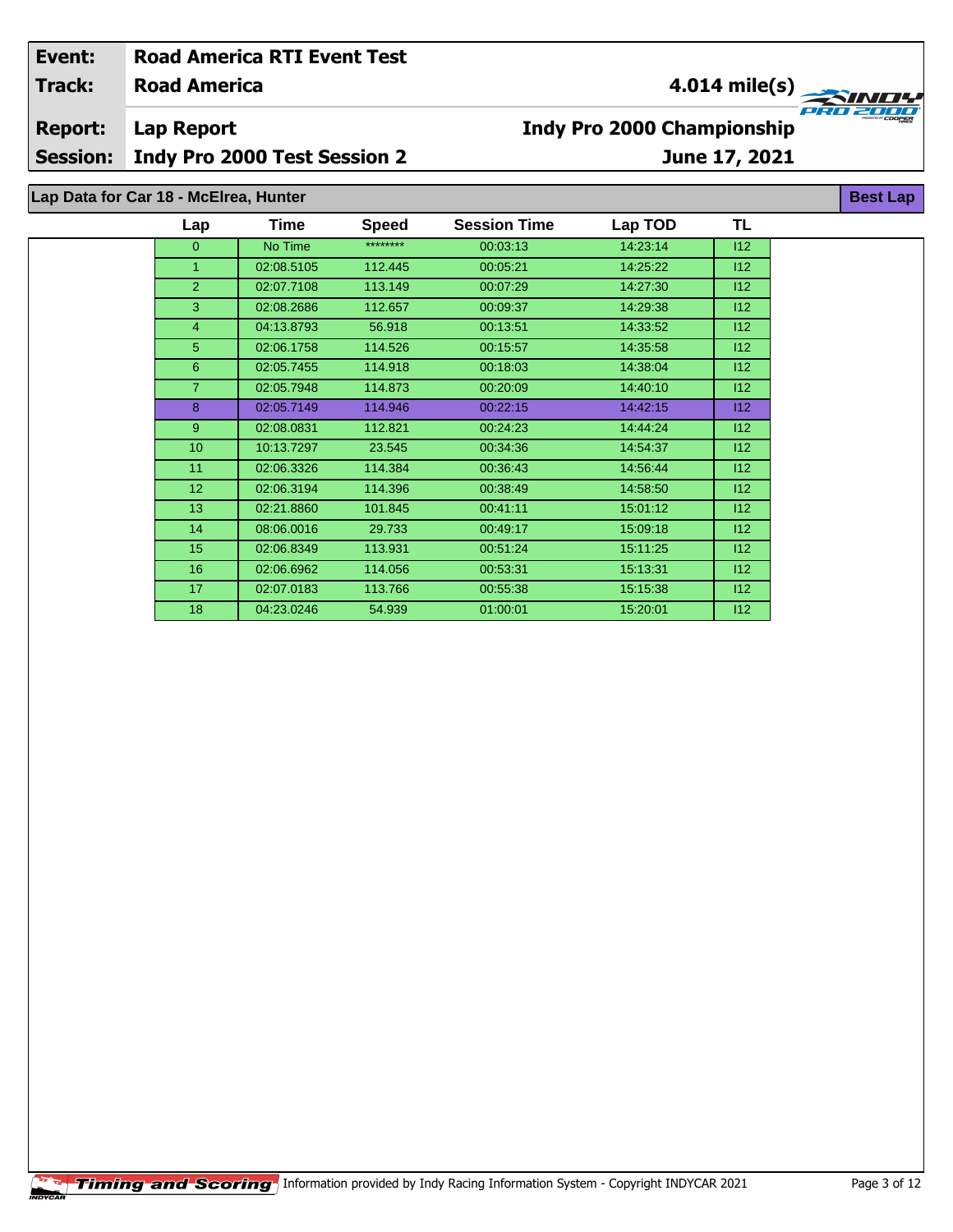| Event:          |                                           | <b>Road America RTI Event Test</b>  |              |                                   |          |     |                 |  |  |
|-----------------|-------------------------------------------|-------------------------------------|--------------|-----------------------------------|----------|-----|-----------------|--|--|
| <b>Track:</b>   | <b>Road America</b>                       |                                     |              | 4.014 mile(s) $-$                 |          |     |                 |  |  |
| <b>Report:</b>  | <b>Lap Report</b>                         |                                     |              | <b>Indy Pro 2000 Championship</b> |          |     |                 |  |  |
| <b>Session:</b> |                                           | <b>Indy Pro 2000 Test Session 2</b> |              | June 17, 2021                     |          |     |                 |  |  |
|                 | Lap Data for Car 21 - Simpson, Kyffin (R) |                                     |              |                                   |          |     | <b>Best Lap</b> |  |  |
|                 | Lap                                       | Time                                | <b>Speed</b> | <b>Session Time</b>               | Lap TOD  | TL  |                 |  |  |
|                 | $\overline{0}$                            | No Time                             | ********     | 00:02:12                          | 14:22:13 | 112 |                 |  |  |
|                 | 1.                                        | 02:07.6101                          | 113.239      | 00:04:20                          | 14:24:21 | 112 |                 |  |  |
|                 | $\overline{2}$                            | 02:08.4405                          | 112.507      | 00:06:28                          | 14:26:29 | 112 |                 |  |  |
|                 | 3                                         | 02:07.2708                          | 113.541      | 00:08:36                          | 14:28:36 | 112 |                 |  |  |
|                 | 4                                         | 02:07.1491                          | 113.649      | 00:10:43                          | 14:30:44 | 112 |                 |  |  |
|                 | 5                                         | 02:07.7557                          | 113.110      | 00:12:51                          | 14:32:51 | 112 |                 |  |  |
|                 | 6                                         | 09:03.5922                          | 26.583       | 00:21:54                          | 14:41:55 | 112 |                 |  |  |
|                 | 7                                         | 02:06.0534                          | 114.637      | 00:24:00                          | 14:44:01 | 112 |                 |  |  |
|                 | 8                                         | 02:06.4048                          | 114.318      | 00:26:07                          | 14:46:07 | 112 |                 |  |  |
|                 | 9                                         | 02:21.5066                          | 102.118      | 00:28:28                          | 14:48:29 | 112 |                 |  |  |
|                 | 10                                        | 09:08.4615                          | 26.347       | 00:37:37                          | 14:57:37 | 112 |                 |  |  |
|                 | 11                                        | 02:06.2315                          | 114.475      | 00:39:43                          | 14:59:44 | 112 |                 |  |  |
|                 | 12                                        | 02:06.4842                          | 114.247      | 00:41:49                          | 15:01:50 | 112 |                 |  |  |

 02:07.1926 113.610 00:43:57 15:03:57 I12 02:35.4568 92.954 00:46:32 15:06:33 I12 02:07.3949 113.430 00:48:39 15:08:40 I12 02:06.9116 113.862 00:50:46 15:10:47 I12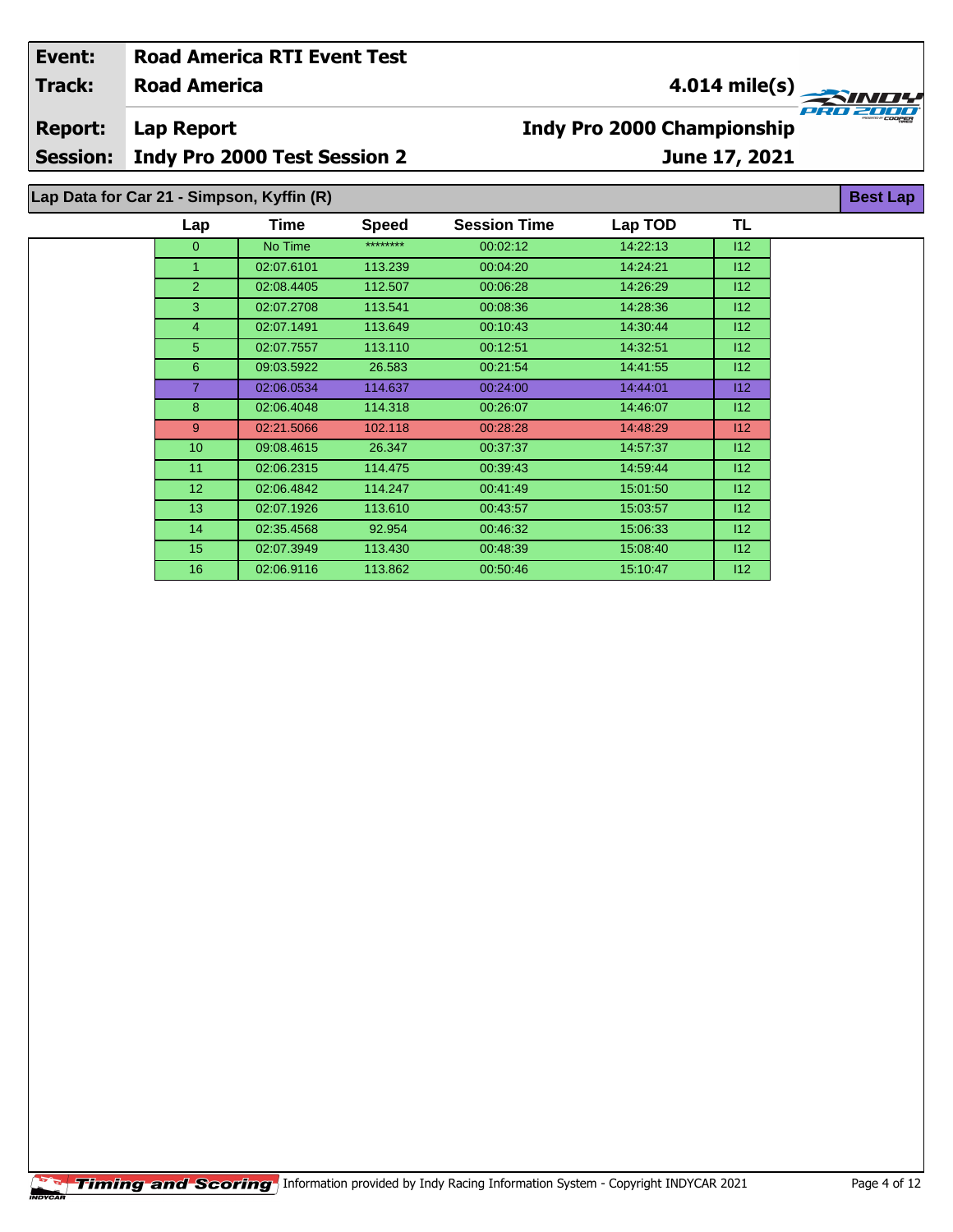| Event:<br><b>Track:</b> | <b>Road America</b>                    | <b>Road America RTI Event Test</b>  |              | $4.014$ mile(s)<br>-7 - 7 -<br><b>Indy Pro 2000 Championship</b><br>June 17, 2021 |          |     |                 |  |
|-------------------------|----------------------------------------|-------------------------------------|--------------|-----------------------------------------------------------------------------------|----------|-----|-----------------|--|
| <b>Report:</b>          | <b>Lap Report</b>                      |                                     |              |                                                                                   |          |     |                 |  |
| <b>Session:</b>         |                                        | <b>Indy Pro 2000 Test Session 2</b> |              |                                                                                   |          |     |                 |  |
|                         | Lap Data for Car 22 - Sulaiman, Manuel |                                     |              |                                                                                   |          |     | <b>Best Lap</b> |  |
|                         | Lap                                    | <b>Time</b>                         | <b>Speed</b> | <b>Session Time</b>                                                               | Lap TOD  | TL  |                 |  |
|                         | $\overline{0}$                         | No Time                             | ********     | 00:02:10                                                                          | 14:22:11 | 112 |                 |  |
|                         |                                        | 02:07.2327                          | 113.575      | 00:04:17                                                                          | 14:24:18 | 112 |                 |  |
|                         | $\overline{2}$                         | 02:06.6601                          | 114.088      | 00:06:24                                                                          | 14:26:24 | 112 |                 |  |
|                         | 3                                      | 02:06.8087                          | 113.954      | 00:08:30                                                                          | 14:28:31 | 112 |                 |  |
|                         | 4                                      | 02:06.7044                          | 114.048      | 00:10:37                                                                          | 14:30:38 | 112 |                 |  |
|                         | 5                                      | 09:25.4513                          | 25.556       | 00:20:03                                                                          | 14:40:03 | 112 |                 |  |
|                         | 6                                      | 02:04.9556                          | 115.644      | 00:22:08                                                                          | 14:42:08 | 112 |                 |  |
|                         | $\overline{7}$                         | 02:05.0821                          | 115.527      | 00:24:13                                                                          | 14:44:13 | 112 |                 |  |
|                         | 8                                      | 02:18.5035                          | 104.332      | 00:26:31                                                                          | 14:46:32 | 112 |                 |  |
|                         | 9                                      | 08:33.8169                          | 28.124       | 00:35:05                                                                          | 14:55:06 | 112 |                 |  |

 02:05.7733 114.892 00:37:11 14:57:12 I12 11 02:05.8403 114.831 00:39:17 14:59:17 14:59:17 12 02:06.0880 114.606 00:41:23 15:01:23 I12 02:06.3226 114.393 00:43:29 15:03:30 I12 03:45.2477 64.153 00:47:14 15:07:15 I12 02:06.1370 114.561 00:49:20 15:09:21 I12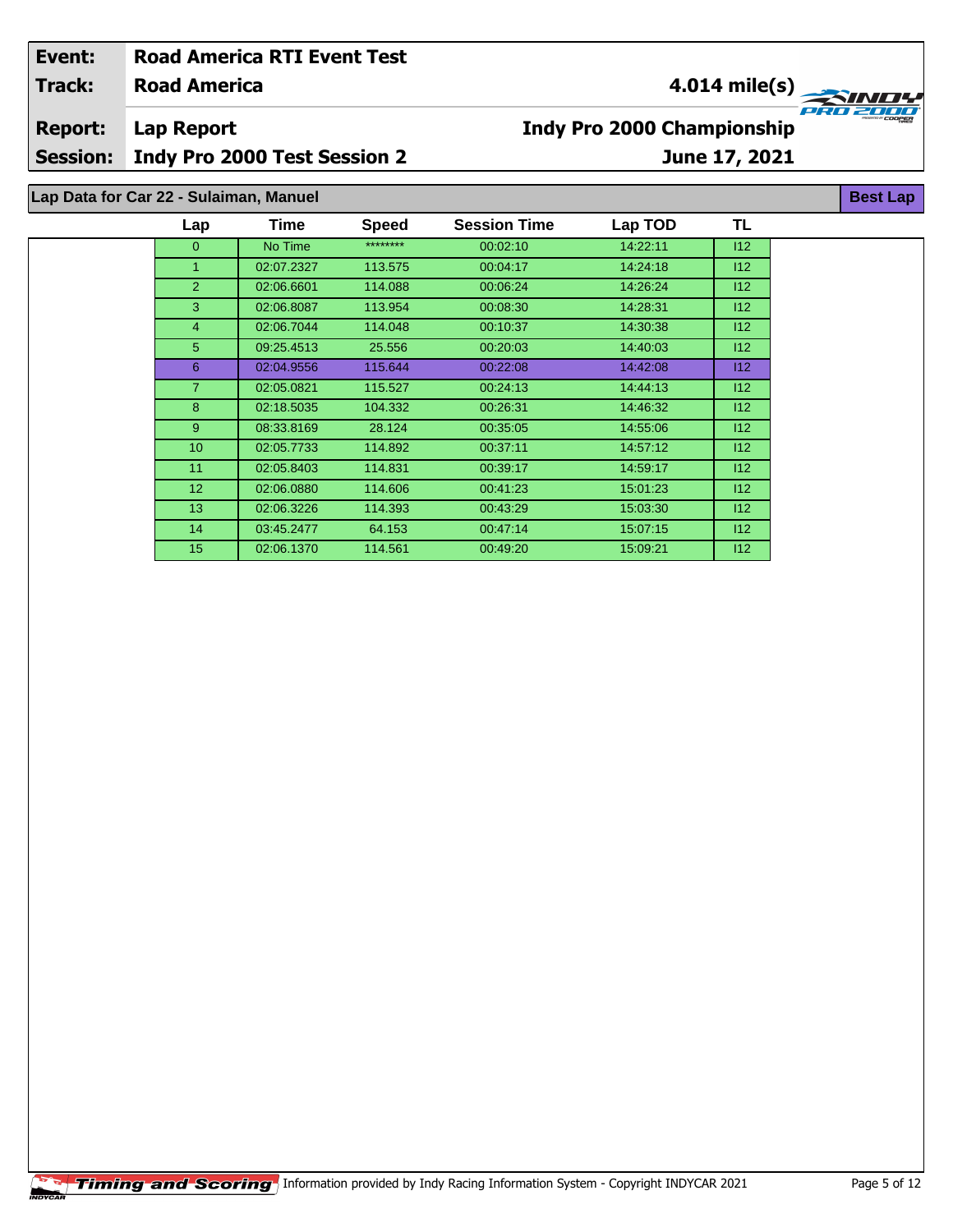| Event:                               | <b>Road America RTI Event Test</b>                |             |              |                                                    |          |     |  |                 |
|--------------------------------------|---------------------------------------------------|-------------|--------------|----------------------------------------------------|----------|-----|--|-----------------|
| <b>Road America</b><br><b>Track:</b> |                                                   |             |              | 4.014 mile(s) $-$<br><b>ZINDY</b>                  |          |     |  |                 |
| <b>Report:</b><br><b>Session:</b>    | Lap Report<br><b>Indy Pro 2000 Test Session 2</b> |             |              | <b>Indy Pro 2000 Championship</b><br>June 17, 2021 |          |     |  | PRO ZOCER       |
|                                      |                                                   |             |              |                                                    |          |     |  |                 |
|                                      | Lap Data for Car 3 - Roe, James (R)               |             |              |                                                    |          |     |  | <b>Best Lap</b> |
|                                      | Lap                                               | <b>Time</b> | <b>Speed</b> | <b>Session Time</b>                                | Lap TOD  | TL  |  |                 |
|                                      | 0                                                 | No Time     | ********     | 00:02:20                                           | 14:22:20 | 112 |  |                 |

 02:08.6478 112.325 00:04:28 14:24:29 I12 02:07.5975 113.250 00:06:36 14:26:37 I12 02:07.6978 113.161 00:08:44 14:28:44 I12 02:09.5828 111.515 00:10:53 14:30:54 I12 06:05.8108 39.502 00:16:59 14:36:60 I12 02:07.9692 112.921 00:19:07 14:39:08 I12 02:07.4621 113.370 00:21:14 14:41:15 I12 02:07.2929 113.521 00:23:22 14:43:23 I12 11:21.1021 21.216 00:34:43 14:54:44 I12 02:07.6542 113.200 00:36:51 14:56:51 I12 11 02:08.0415 112.857 00:38:59 14:58:59 14:58:59 02:07.8403 113.035 00:41:06 15:01:07 I12 04:11.5382 57.448 00:45:18 15:05:19 I12 02:07.2134 113.592 00:47:25 15:07:26 I12 15 02:06.5469 114.190 00:49:32 15:09:32 15:09:32 12 02:08.3443 112.591 00:51:40 15:11:41 I12 02:08.0364 112.862 00:53:48 15:13:49 I12 02:07.6064 113.242 00:55:56 15:15:56 I12 03:21.3450 71.769 00:59:17 15:19:18 I12 02:07.8265 113.047 01:01:25 15:21:26 I12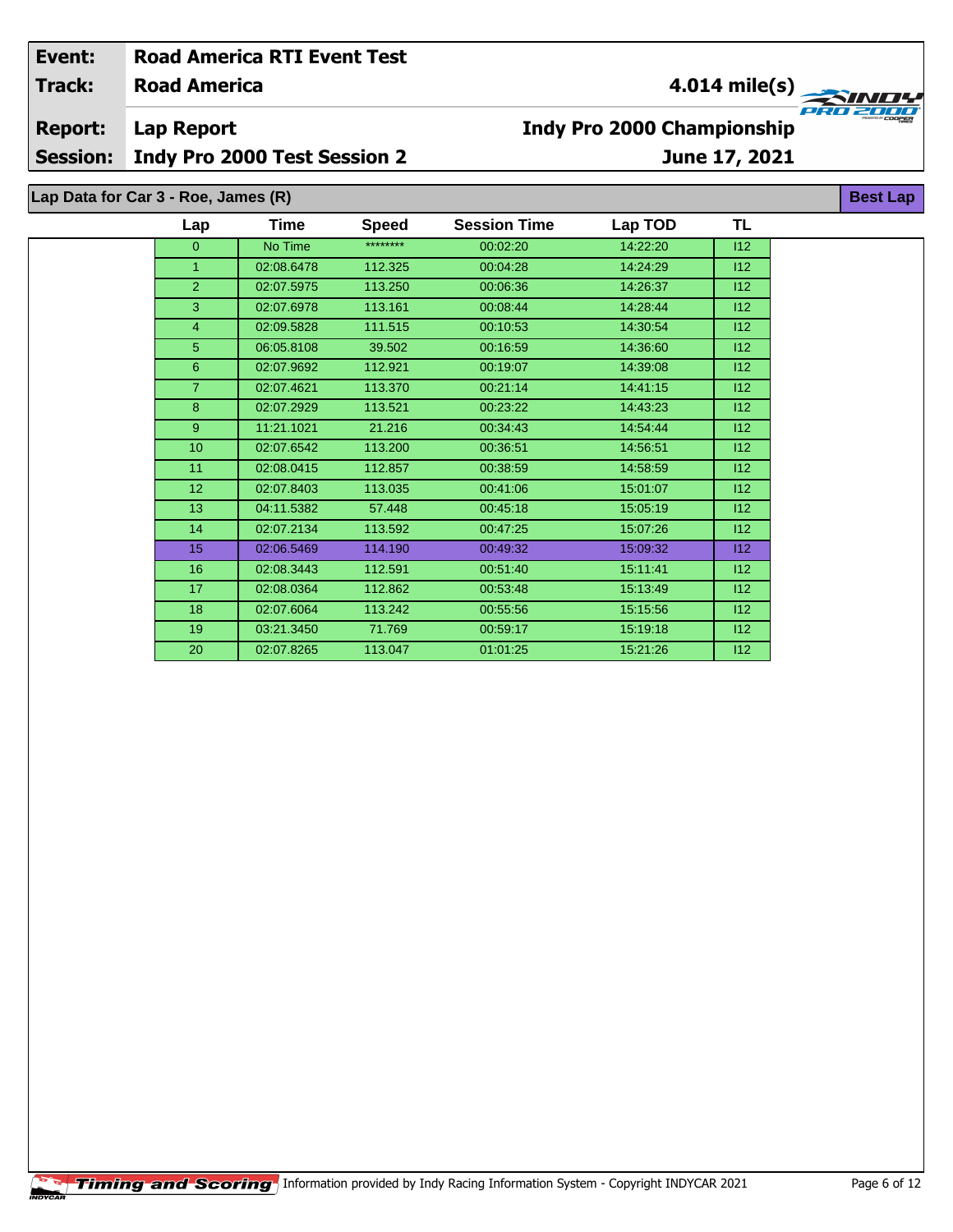| Event:          |                                                | <b>Road America RTI Event Test</b>  |              |                                                    |          |               |                 |  |  |
|-----------------|------------------------------------------------|-------------------------------------|--------------|----------------------------------------------------|----------|---------------|-----------------|--|--|
| <b>Track:</b>   | <b>Road America</b>                            |                                     |              | 4.014 mile(s)<br><b>Indy Pro 2000 Championship</b> |          |               |                 |  |  |
| <b>Report:</b>  | <b>Lap Report</b>                              |                                     |              |                                                    |          |               |                 |  |  |
| <b>Session:</b> |                                                | <b>Indy Pro 2000 Test Session 2</b> |              |                                                    |          | June 17, 2021 |                 |  |  |
|                 | Lap Data for Car 40 - Miller, Jack William (R) |                                     |              |                                                    |          |               | <b>Best Lap</b> |  |  |
|                 | Lap                                            | Time                                | <b>Speed</b> | <b>Session Time</b>                                | Lap TOD  | <b>TL</b>     |                 |  |  |
|                 | $\overline{0}$                                 | No Time                             | ********     | 00:02:16                                           | 14:22:17 | 112           |                 |  |  |
|                 | $\mathbf{1}$                                   | 02:08.7643                          | 112.224      | 00:04:25                                           | 14:24:26 | 112           |                 |  |  |
|                 | $\overline{2}$                                 | 02:07.8185                          | 113.054      | 00:06:33                                           | 14:26:34 | 112           |                 |  |  |
|                 | 3                                              | 07:44.2277                          | 31.128       | 00:14:17                                           | 14:34:18 | 112           |                 |  |  |
|                 | $\overline{4}$                                 | 02:08.3634                          | 112.574      | 00:16:25                                           | 14:36:26 | 112           |                 |  |  |
|                 | 5                                              | 02:07.9060                          | 112.977      | 00:18:33                                           | 14:38:34 | 112           |                 |  |  |
|                 | 6                                              | 02:08.0058                          | 112.889      | 00:20:41                                           | 14:40:42 | 112           |                 |  |  |
|                 | $\overline{7}$                                 | 02:08.0558                          | 112.845      | 00:22:49                                           | 14:42:50 | 112           |                 |  |  |
|                 | 8                                              | 02:08.1408                          | 112.770      | 00:24:57                                           | 14:44:58 | 112           |                 |  |  |
|                 | 9                                              | 02:11.0857                          | 110.236      | 00:27:09                                           | 14:47:09 | 112           |                 |  |  |
|                 | 10                                             | 08:51.9748                          | 27.164       | 00:36:01                                           | 14:56:01 | 112           |                 |  |  |
|                 | 11                                             | 02:07.1538                          | 113.645      | 00:38:08                                           | 14:58:08 | 112           |                 |  |  |
|                 | 12                                             | 02:07.0005                          | 113.782      | 00:40:15                                           | 15:00:15 | 112           |                 |  |  |
|                 | 13                                             | 02:06.2953                          | 114.418      | 00:42:21                                           | 15:02:22 | 112           |                 |  |  |
|                 | 14                                             | 02:06.1659                          | 114.535      | 00:44:27                                           | 15:04:28 | 112           |                 |  |  |
|                 | 15                                             | 02:07.4126                          | 113.414      | 00:46:35                                           | 15:06:35 | 112           |                 |  |  |

 05:39.5310 42.560 00:52:14 15:12:15 I12 17 02:06.9014 113.871 00:54:21 15:14:22 112 02:06.3849 114.336 00:56:27 15:16:28 I12 02:06.8437 113.923 00:58:34 15:18:35 I12 02:44.4886 87.850 01:01:19 15:21:20 I12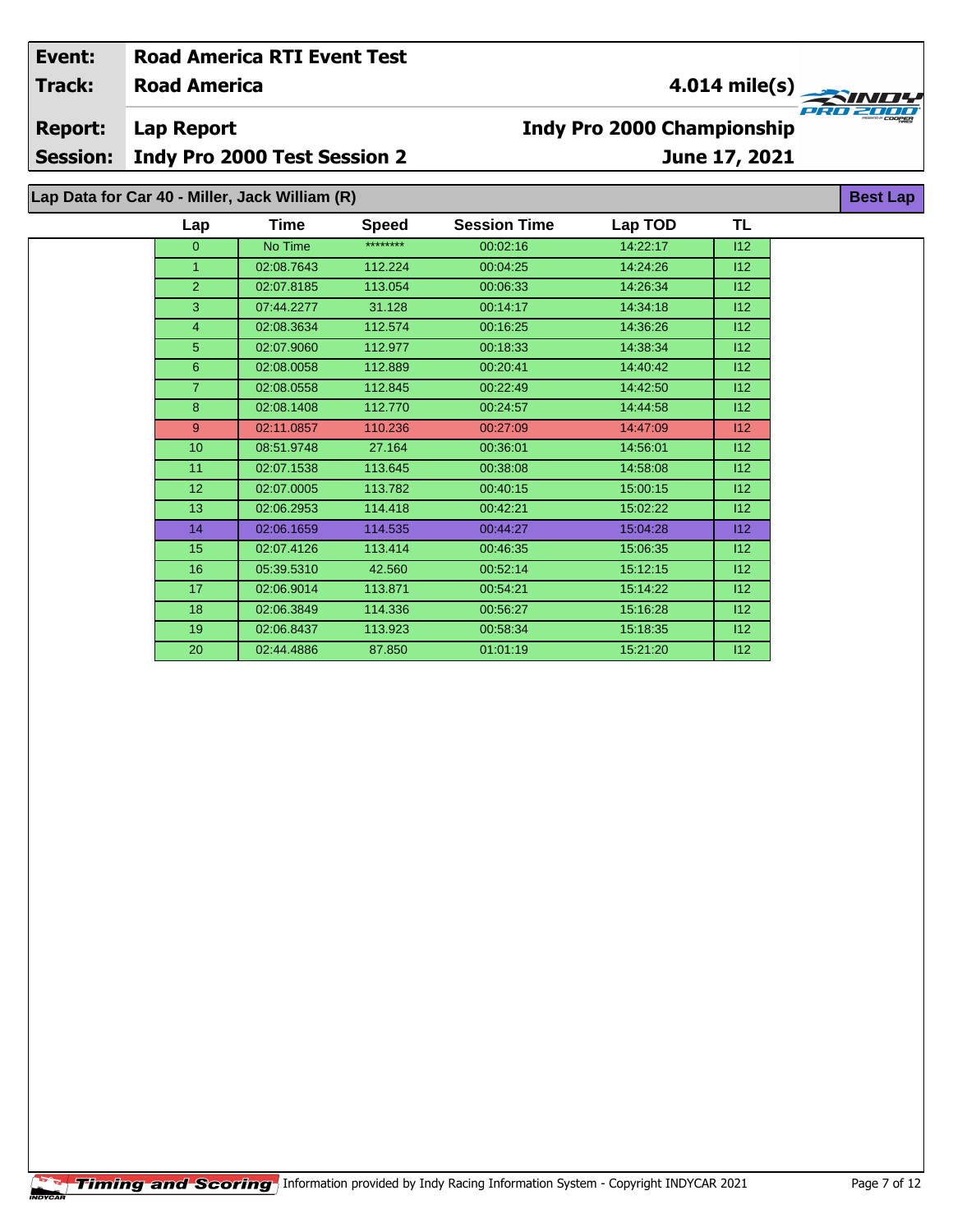## **Road America Lap Report June 17, 2021 Event: Road America RTI Event Test Track: Report: Session: Indy Pro 2000 Test Session 2 Indy Pro 2000 Championship 4.014 mile(s) Best Lap Lap Time Speed Session Time Lap TOD Lap Data for Car 42 - Petrov, Artem TL**

| Lap             | Time       | <b>Speed</b> | <b>Session Time</b> | Lap TOD  | TL  |
|-----------------|------------|--------------|---------------------|----------|-----|
| $\Omega$        | No Time    | ********     | 00:02:06            | 14:22:07 | 112 |
| $\mathbf{1}$    | 02:07.7269 | 113.135      | 00:04:14            | 14:24:15 | 112 |
| 2               | 02:08.3174 | 112.615      | 00:06:22            | 14:26:23 | 112 |
| 3               | 06:08.4219 | 39.222       | 00:12:31            | 14:32:32 | 112 |
| $\overline{4}$  | 02:05.6254 | 115.028      | 00:14:37            | 14:34:37 | 112 |
| 5               | 02:05.5962 | 115.054      | 00:16:42            | 14:36:43 | 112 |
| 6               | 02:05.4789 | 115.162      | 00:18:48            | 14:38:48 | 112 |
| $\overline{7}$  | 02:09.5531 | 111.540      | 00:20:57            | 14:40:58 | 112 |
| 8               | 02:05.7559 | 114.908      | 00:23:03            | 14:43:04 | 112 |
| 9               | 11:24.1380 | 21.122       | 00:34:27            | 14:54:28 | 112 |
| 10              | 02:06.9993 | 113.783      | 00:36:34            | 14:56:35 | 112 |
| 11              | 02:06.6781 | 114.072      | 00:38:41            | 14:58:42 | 112 |
| 12 <sup>°</sup> | 02:06.6002 | 114.142      | 00:40:47            | 15:00:48 | 112 |
| 13              | 02:06.7018 | 114.050      | 00:42:54            | 15:02:55 | 112 |
| 14              | 02:06.5878 | 114.153      | 00:45:01            | 15:05:01 | 112 |
| 15 <sub>2</sub> | 02:06.8498 | 113.917      | 00:47:07            | 15:07:08 | 112 |
| 16              | 02:06.4474 | 114.280      | 00:49:14            | 15:09:15 | 112 |
| 17              | 02:07.1382 | 113.659      | 00:51:21            | 15:11:22 | 112 |
| 18              | 02:07.0467 | 113.741      | 00:53:28            | 15:13:29 | 112 |
| 19              | 02:07.0401 | 113.747      | 00:55:35            | 15:15:36 | 112 |
| 20              | 02:06.7265 | 114.028      | 00:57:42            | 15:17:43 | 112 |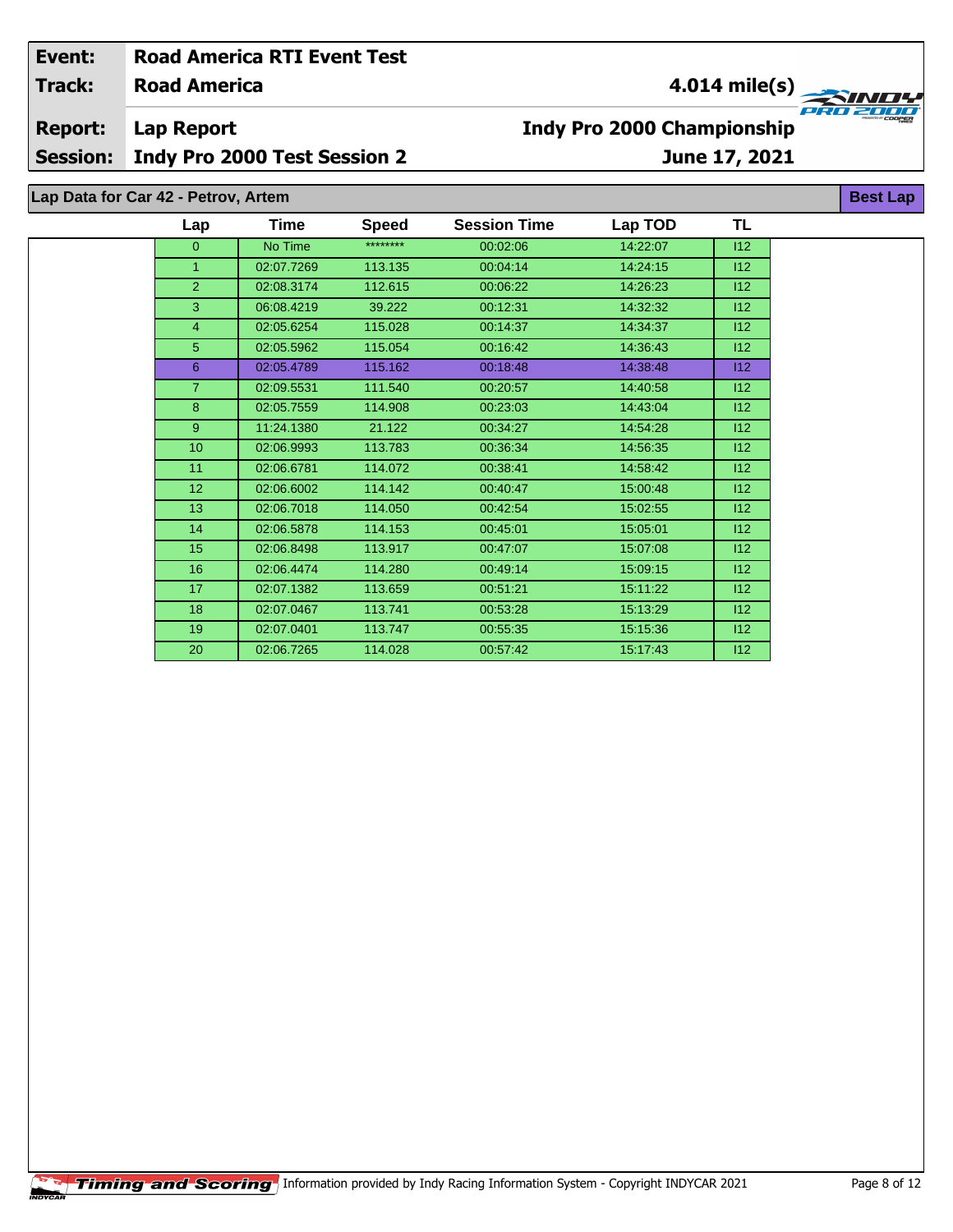| Event:          |                                           | <b>Road America RTI Event Test</b>  |              |                                   |          |     |                 |  |  |
|-----------------|-------------------------------------------|-------------------------------------|--------------|-----------------------------------|----------|-----|-----------------|--|--|
| <b>Track:</b>   | <b>Road America</b>                       |                                     |              | $4.014$ mile(s)                   |          |     |                 |  |  |
| <b>Report:</b>  | <b>Lap Report</b>                         |                                     |              | <b>Indy Pro 2000 Championship</b> |          |     |                 |  |  |
| <b>Session:</b> |                                           | <b>Indy Pro 2000 Test Session 2</b> |              | June 17, 2021                     |          |     |                 |  |  |
|                 | Lap Data for Car 5 - Brichacek, Wyatt (R) |                                     |              |                                   |          |     | <b>Best Lap</b> |  |  |
|                 | Lap                                       | Time                                | <b>Speed</b> | <b>Session Time</b>               | Lap TOD  | TL  |                 |  |  |
|                 | $\mathbf{0}$                              | No Time                             | ********     | 00:02:14                          | 14:22:15 | 112 |                 |  |  |
|                 |                                           | 02:08.3402                          | 112.594      | 00:04:22                          | 14:24:23 | 112 |                 |  |  |
|                 | $\overline{2}$                            | 02:08.9181                          | 112.090      | 00:06:31                          | 14:26:32 | 112 |                 |  |  |
|                 | 3                                         | 02:09.1981                          | 111.847      | 00:08:40                          | 14:28:41 | 112 |                 |  |  |
|                 | 4                                         | 02:08.1330                          | 112.777      | 00:10:48                          | 14:30:49 | 112 |                 |  |  |
|                 | 5                                         | 06:51.2322                          | 35.139       | 00:17:40                          | 14.37.40 | 112 |                 |  |  |
|                 | 6                                         | 02:08.2673                          | 112.658      | 00:19:48                          | 14:39:49 | 112 |                 |  |  |
|                 | $\overline{7}$                            | 02:08.2810                          | 112.646      | 00:21:56                          | 14:41:57 | 112 |                 |  |  |
|                 | 8                                         | 02:08.1030                          | 112.803      | 00:24:04                          | 14:44:05 | 112 |                 |  |  |
|                 | 9                                         | 02:51.4198                          | 84.298       | 00:26:56                          | 14:46:56 | 112 |                 |  |  |
|                 | 10                                        | 09:27.6248                          | 25.458       | 00:36:23                          | 14:56:24 | 112 |                 |  |  |
|                 | 11                                        | 02:06.8332                          | 113.932      | 00:38:30                          | 14:58:31 | 112 |                 |  |  |
|                 | 12                                        | 02:06.7769                          | 113.983      | 00:40:37                          | 15:00:38 | 112 |                 |  |  |

 02:06.6461 114.101 00:42:43 15:02:44 I12 02:06.9213 113.853 00:44:50 15:04:51 I12 02:09.0664 111.961 00:46:59 15:07:00 I12 07:39.7143 31.433 00:54:39 15:14:40 I12 02:07.1355 113.661 00:56:46 15:16:47 I12 02:07.2041 113.600 00:58:54 15:18:54 I12 02:11.9469 109.517 01:01:05 15:21:06 I12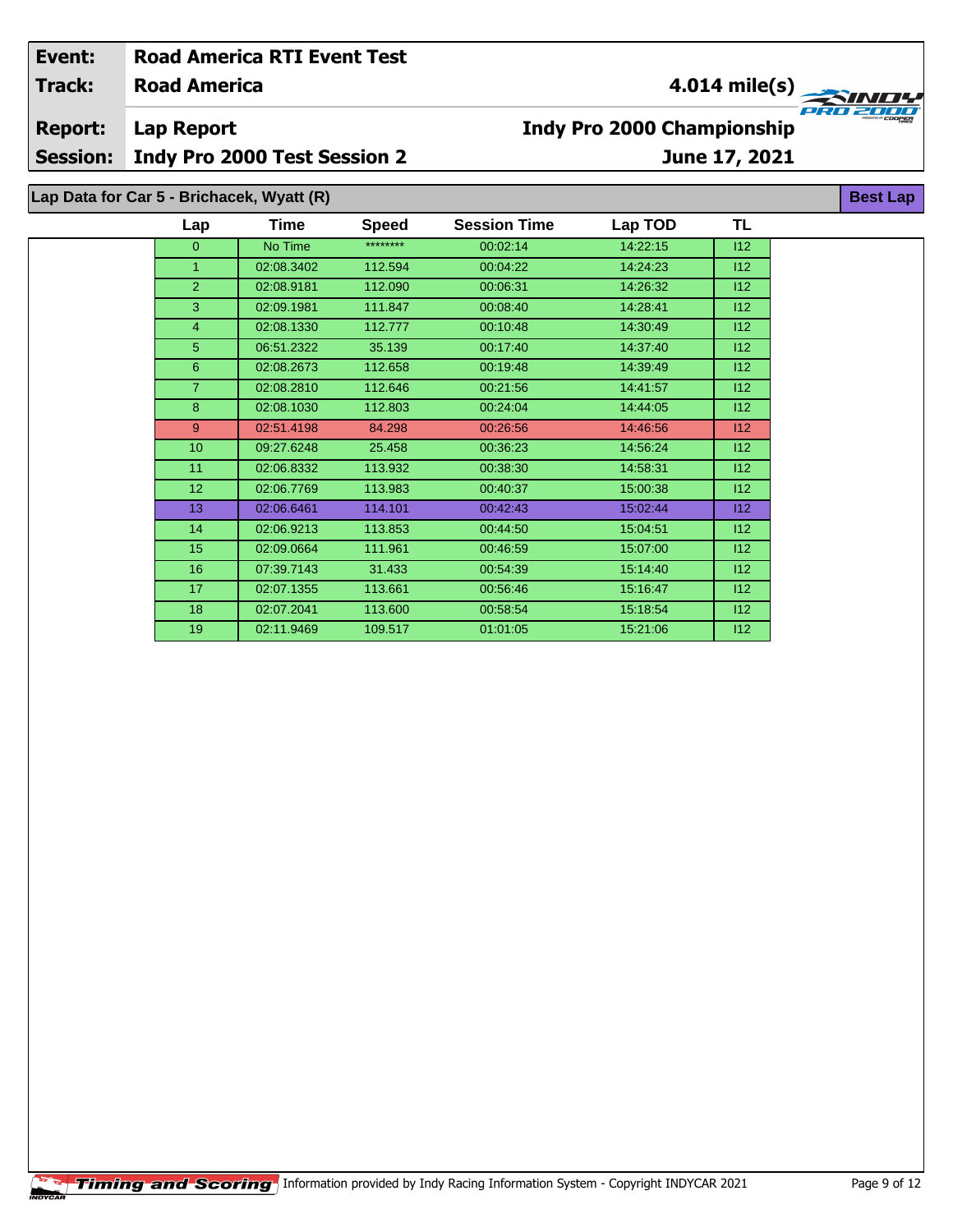| Event:          | <b>Road America RTI Event Test</b>  |      |              |                                               |         |               |                 |  |  |
|-----------------|-------------------------------------|------|--------------|-----------------------------------------------|---------|---------------|-----------------|--|--|
| Track:          | <b>Road America</b>                 |      |              | $4.014 \text{ mile(s)}$                       |         |               |                 |  |  |
| <b>Report:</b>  | Lap Report                          |      |              | PRO 2008<br><b>Indy Pro 2000 Championship</b> |         |               |                 |  |  |
|                 |                                     |      |              |                                               |         |               |                 |  |  |
| <b>Session:</b> | <b>Indy Pro 2000 Test Session 2</b> |      |              |                                               |         | June 17, 2021 |                 |  |  |
|                 | Lap Data for Car 51 - Abel, Jacob   |      |              |                                               |         |               | <b>Best Lap</b> |  |  |
|                 | Lap                                 | Time | <b>Speed</b> | <b>Session Time</b>                           | Lap TOD | TL            |                 |  |  |

| $\Omega$        | No Time    | ******** | 00:03:01 | 14:23:02 | 112 |
|-----------------|------------|----------|----------|----------|-----|
| 1               | 02:23.5079 | 100.694  | 00:05:25 | 14:25:26 | 112 |
| $\overline{2}$  | 04:15.0375 | 56.660   | 00:09:40 | 14:29:41 | 112 |
| 3               | 02:07.2257 | 113.581  | 00:11:47 | 14:31:48 | 112 |
| $\overline{4}$  | 02:07.1336 | 113.663  | 00:13:54 | 14:33:55 | 112 |
| 5               | 05:24.0935 | 44.587   | 00:19:18 | 14:39:19 | 112 |
| 6               | 02:05.7822 | 114.884  | 00:21:24 | 14:41:25 | 112 |
| $\overline{7}$  | 02:05.5141 | 115.130  | 00:23:30 | 14.43.30 | 112 |
| 8               | 02:05.7972 | 114.871  | 00:25:35 | 14:45:36 | 112 |
| 9               | 02:24.5290 | 99.983   | 00:27:60 | 14:48:01 | 112 |
| 10 <sup>°</sup> | 06:55.4902 | 34.779   | 00:34:55 | 14.54.56 | 112 |
| 11              | 02:05.9925 | 114.693  | 00.37.01 | 14.57.02 | 112 |
| 12 <sup>2</sup> | 02:06.0227 | 114.665  | 00:39:07 | 14:59:08 | 112 |
| 13              | 07:59.0095 | 30.167   | 00:47:06 | 15:07:07 | 112 |
| 14              | 02:06.6033 | 114.139  | 00:49:13 | 15:09:14 | 112 |
| 15 <sub>1</sub> | 06:02.6068 | 39.851   | 00:55:16 | 15:15:16 | 112 |
| 16              | 02:06.5797 | 114.160  | 00:57:22 | 15:17:23 | 112 |
| 17              | 02:06.5912 | 114.150  | 00:59:29 | 15.19.30 | 112 |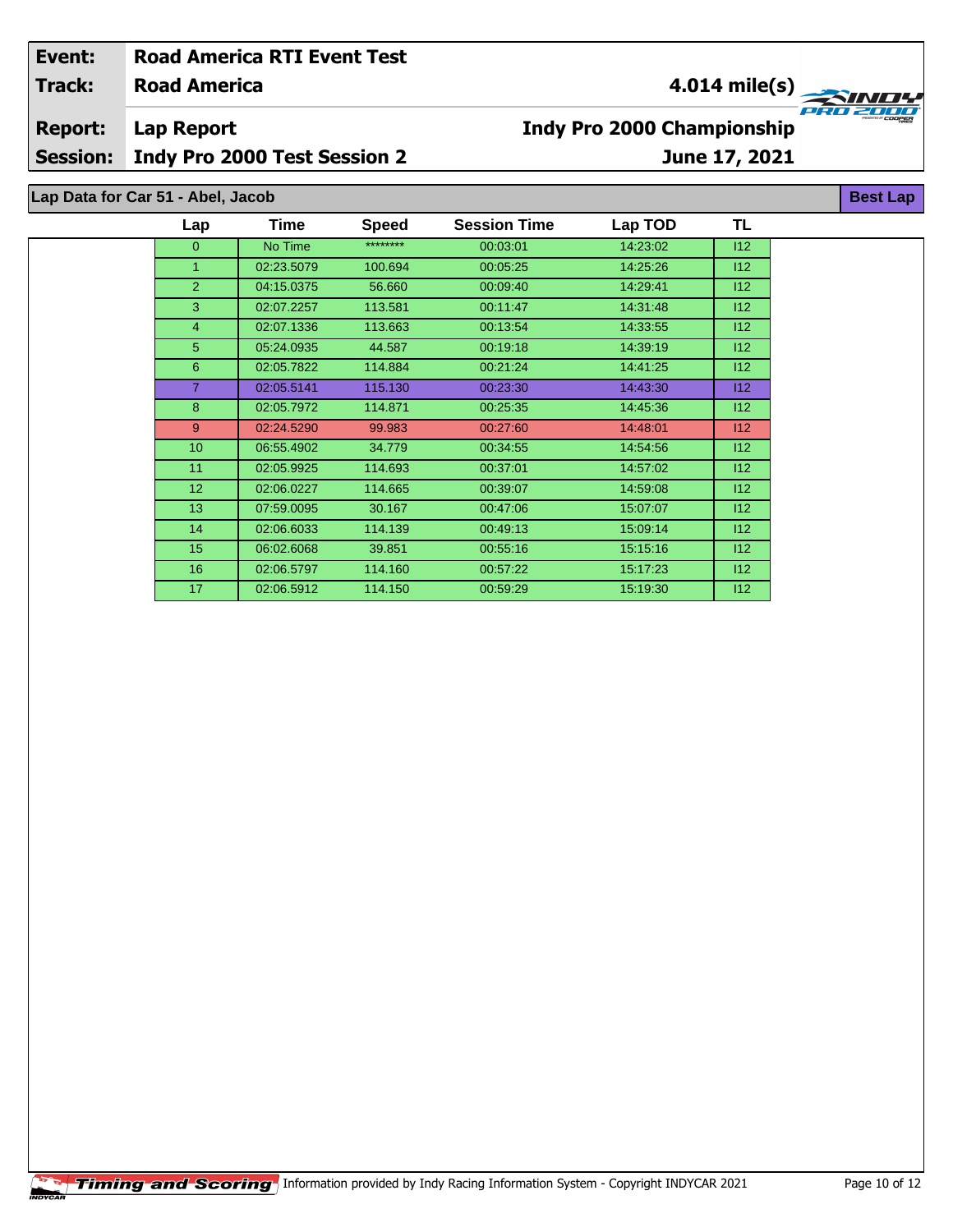| Event:<br><b>Track:</b> | <b>Road America</b>                   | <b>Road America RTI Event Test</b> |              | 4.014 mile(s)<br>E E T<br><b>Indy Pro 2000 Championship</b> |          |     |                 |  |  |
|-------------------------|---------------------------------------|------------------------------------|--------------|-------------------------------------------------------------|----------|-----|-----------------|--|--|
| <b>Report:</b>          | Lap Report                            |                                    |              |                                                             |          |     |                 |  |  |
| <b>Session:</b>         | <b>Indy Pro 2000 Test Session 2</b>   |                                    |              | June 17, 2021                                               |          |     |                 |  |  |
|                         | Lap Data for Car 55 - Gold, Reece (R) |                                    |              |                                                             |          |     | <b>Best Lap</b> |  |  |
|                         | Lap                                   | Time                               | <b>Speed</b> | <b>Session Time</b>                                         | Lap TOD  | TL  |                 |  |  |
|                         | $\mathbf{0}$                          | No Time                            | ********     | 00:02:07                                                    | 14:22:08 | 112 |                 |  |  |
|                         |                                       | 02:06.8385                         | 113.928      | 00:04:14                                                    | 14:24:15 | 112 |                 |  |  |
|                         | $\overline{2}$                        | 02:06.5608                         | 114.178      | 00:06:20                                                    | 14:26:21 | 112 |                 |  |  |
|                         | 3                                     | 02:06.8468                         | 113.920      | 00:08:27                                                    | 14:28:28 | 112 |                 |  |  |
|                         | 4                                     | 02:07.0166                         | 113.768      | 00:10:34                                                    | 14:30:35 | 112 |                 |  |  |
|                         | 5                                     | 02:06.5618                         | 114.177      | 00:12:41                                                    | 14:32:42 | 112 |                 |  |  |
|                         | 6                                     | 08:25.8221                         | 28.568       | 00:21:07                                                    | 14:41:07 | 112 |                 |  |  |
|                         |                                       | 02:05.5673                         | 115.081      | 00:23:12                                                    | 14:43:13 | 112 |                 |  |  |
|                         | 8                                     | 02:05.1456                         | 115.469      | 00:25:17                                                    | 14:45:18 | 112 |                 |  |  |

 02:14.1435 107.723 00:27:31 14:47:32 I12 10 08:18.2191 29.004 00:35:50 14:55:50 12 02:05.6768 114.981 00:37:55 14:57:56 I12 04:35.4525 52.461 00:42:31 15:02:32 I12 13 02:06.5168 114.217 00:44:37 15:04:38 112 14 02:11.7231 109.703 00:46:49 15:06:50 112 02:05.8326 114.838 00:48:55 15:08:56 I12 07:47.3269 30.921 00:56:42 15:16:43 I12 02:11.9044 109.552 00:58:54 15:18:55 I12 02:09.1076 111.925 01:01:03 15:21:04 I12